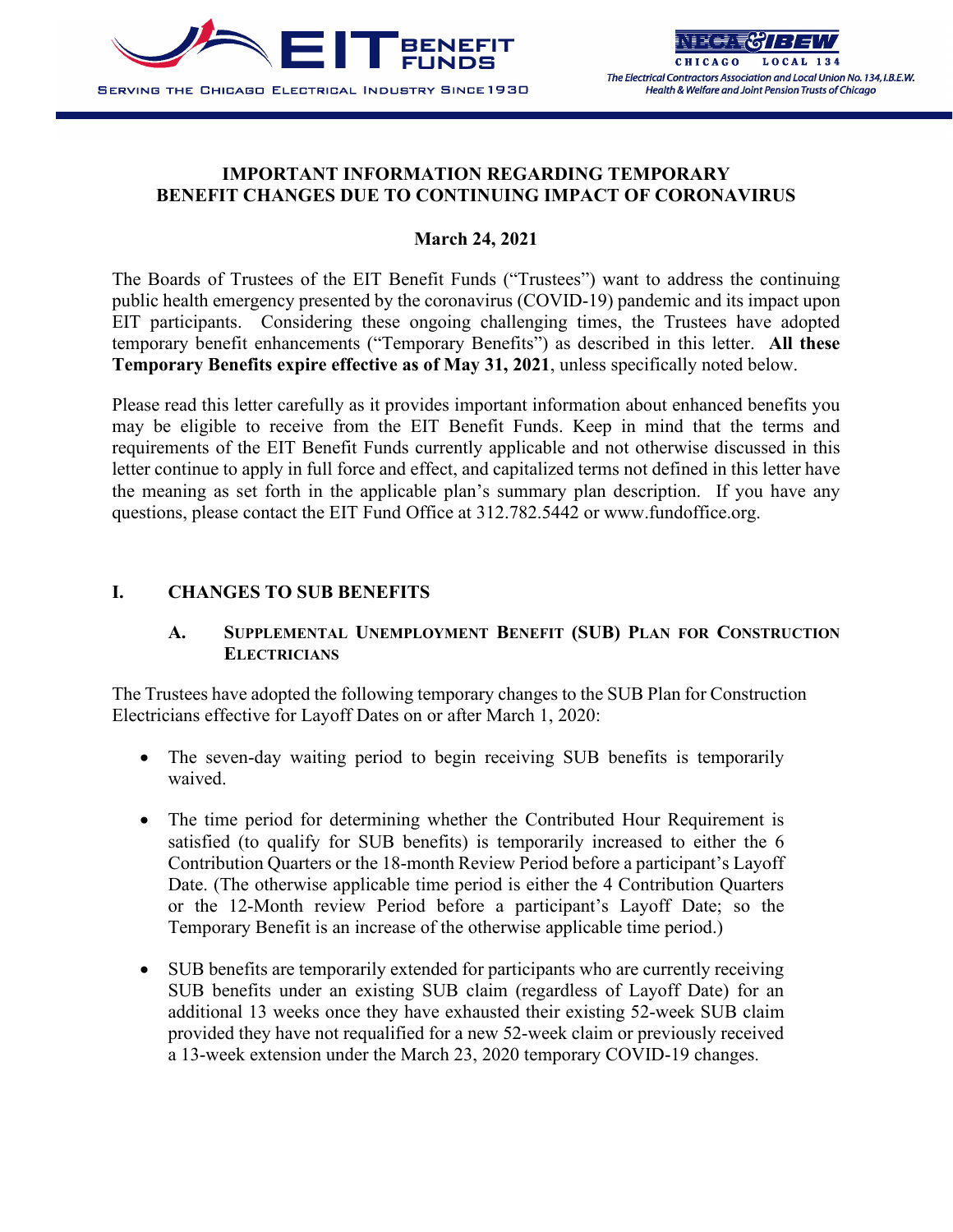

## *TEMPORARY BENEFIT CHANGES March 24, 2021*

## **B. SUPPLEMENTAL UNEMPLOYMENT BENEFIT (SUB) PLAN FOR COMMUNICATION PARTICIPANTS**

The Trustees have adopted the following temporary changes to the SUB Plan for Communication Participants effective for Layoff Dates on or after March 1, 2020:

- The seven-day waiting period to begin receiving SUB benefits is temporarily waived.
- The time period for determining whether the Contributed Hour Requirement is satisfied (to qualify for SUB benefits) is temporarily increased to either the 6 Contribution Quarters or the 18-Month Review Period before a participant's Layoff Date. (The otherwise applicable time period is either the 4 Contribution Quarters or the 12-Month review Period before a participant's Layoff Date; so the Temporary Benefit is an increase of the otherwise applicable time period.)
- SUB benefits are temporarily extended for participants who are currently receiving benefits under an existing SUB claim (regardless of Layoff Date) for an additional 13 weeks once they have exhausted their existing 52-week claim provided they have not requalified for a new 52-week claim or previously received a 13-week extension under the March 23, 2020 temporary COVID-19 changes.

# **II. CHANGES TO HEALTH & WELFARE BENEFITS**

## **A. ELECTRICAL INSURANCE TRUSTEES HEALTH & WELFARE PLAN FOR CONSTRUCTION WORKERS ("CONSTRUCTION PLAN")**

The Trustees have adopted the following temporary changes to the Construction Plan:

• Effective for the Eligibility Quarter beginning April 1, 2021, participants—who were laid off or otherwise experienced a reduction in hours on or after March 1, 2020, and whose health care coverage would otherwise terminate due to insufficient contributed hours—shall be credited "Emergency Public Health Leave hours" by the Construction Plan in an amount sufficient to continue their eligibility until the beginning of the next Eligibility Quarter. Emergency Public Health Leave hours refer to the hours credited under the Temporary Benefits adopted by the Trustees.

## **B. ELECTRICAL INSURANCE TRUSTEE HEALTH & WELFARE PLAN FOR COMMUNICATION MEMBERS ("COMMUNICATION PLAN")**

The Trustees have adopted the following temporary change to the Communication Plan: